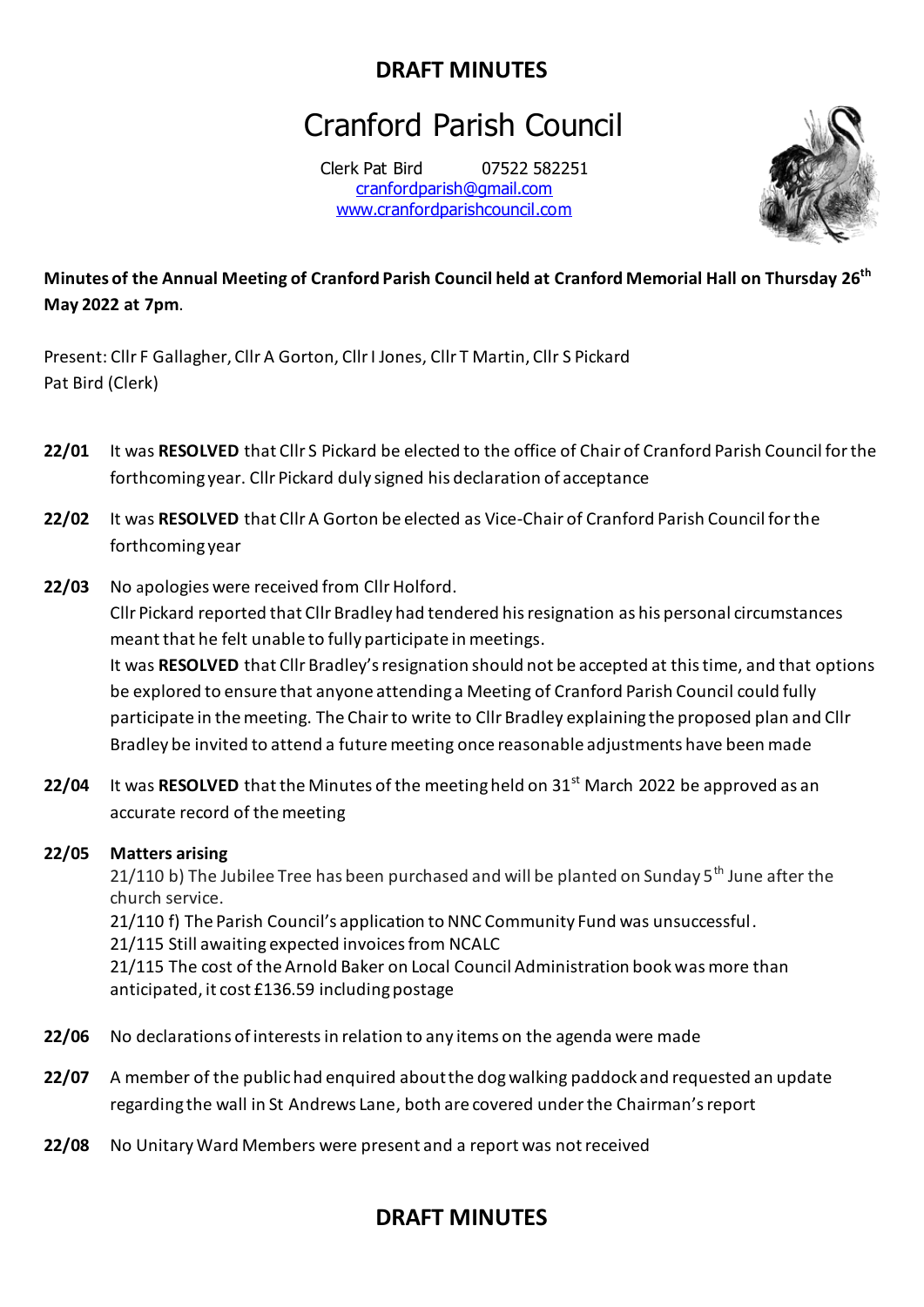- **22/09** The Member Code of Conduct was reviewed and the seven principles of public life, i.e. Selflessness, Integrity, Objectivity, Accountability, Openness, Honesty, and Leadership were acknowledged
- **22/10** It was **RESOLVED** that having reviewed the Scheme of Delegation to the Clerk, the current arrangements for the delegation of powers to the Clerk be confirmed as appropriate
- **22/11** a) It was **RESOLVED** that having reviewed the Council's Standing Orders, one change was required, i.e.3(f) The period of time designated for public participation at a meeting in accordance with standing order 3(e) shall not exceed 15 minutes unless directed by the chairman of the meeting, and that subject to this change being made the amended, the Standing Orders be adopted b) It was **RESOLVED** that having reviewed the Council's Financial Regulations no changes were required
- **22/012** It was **RESOLVED** that the updated Data Protection Policy be adopted. It was RESOLVED that the Equality and Diversity Policy be adopted subject to the inclusion of Councillors and members of the public / press attending Meetings of the Parish Council
- **22/013** It was **RESOLVED** that the Clerk be appointed as the Council's Police Liaison Representative for the forthcoming year
- **22/014** The Council acknowledged the benefits and value of membership of
	- a) Northamptonshire County Association for Local Councils (NCALC)
	- b) Northamptonshire Action in Communities in Rural England (ACRE)
	- c) Society of Local Council Clerks (SLCC)
	- d) Campaign for the Protection of Rural England (CPRE)

and it was **RESOLVED** that membership of these outside bodies be approved and that when subscription payments for these were due they were to be approved

- **22/015** With Cllr Pickard continuing as the Chair and Cllr Gorton continuing as the Vice-Chair for the forthcoming year, it was **RESOLVED** that no changes were required to the bank signatories / authorisers
- **22/016** The Internal Control process was to be completed after the meeting
- **22/017** It was RESOLVED that the Finance Report dated 26<sup>th</sup> May 2022 be noted and the payments be approved for

| To            | For                       | Amount  | Legislation               |
|---------------|---------------------------|---------|---------------------------|
| Clerk         | Salary                    | £280.99 | Local Government Act 1972 |
|               |                           |         | S.112                     |
| Clerk         | Reimbursement             | £79.99  |                           |
| LexisNexis    | Arnold Baker book         | £136.59 |                           |
| The Plant Man | Tree for Queen's Platinum | £162.79 |                           |
|               | Jubilee                   |         |                           |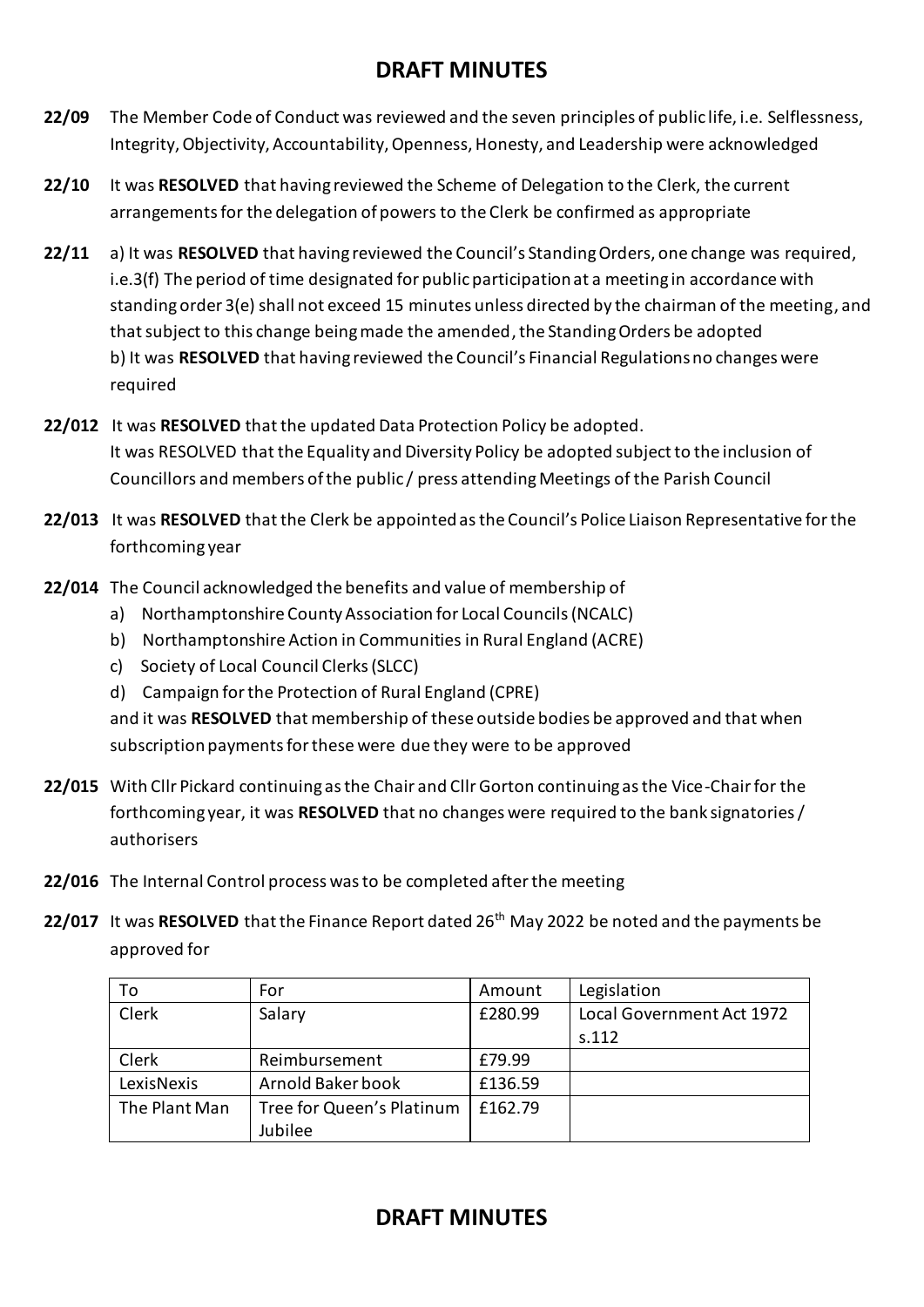**22/018** The Clerk has completed theirfirst year and following a successful year it was **RESOLVED** to increase the Clerk's annual salary from LLC1 SCP 8 (£10.84) per hour to SCP 10 (£11.28) per hour with effect from 1st June 2022 and to consider a further increase on the Clerk obtaining the CiLCA qualification

#### **22/019** It was **RESOLVED** that:

a) the Annual Internal Report in the AGAR be noted; the Internal Report 2021/2022, produced by Northants CALC IAS be noted and that the recommendation of page numbering of the Minutes be implemented;

b) the Receipts and Payments 2021/22 be approved and adopted;

c) the eight statements in the Annual Governance Statement 2021/22 be confirmed as 'Yes' and the completed Annual Governance Statement 2021/22 be approved and signed by the Chairman and Clerk;

d) referring to the Receipts and Payments 2021/22, the Accounting Statements 2021/22 be considered and approved;

e) the Certificate of Exemption be approved and signed by the Responsible Financial Officer (the Clerk) and Chairman;

f) the dates for the exercise of electors rights re inspection on the annual accounts be noted as 13th June 2022 to 22nd July 2022

#### **22/020 Planning Applications**

**NK/2022/0131** - The Chestnuts, High Street, Cranford, NN14 4AA

Loft conversion with dormer windows to rear and rooflights to front and rear Having considered the explanatory information received from North Northamptonshire Council, it was **RESOLVED** that the Council withdraw its objection to this proposal and seek guidance in responding to planning applications in a conservation area and considerations required for listed / non-listed properties

**NK/2021/0404** - Hanwood Park (Parcel FOS1), Cranford Road (land off), Kettering, NN15 5NE-Formal Open Space to include grass pitches, other sporting and play facilities, car parking and pavilion

It was **RESOLVED** that the Council record no objections to this proposal

**NK/2022/0302** - 48 High Street, Cranford

Erection of car port to front, replace front boundary fence with wall, convert garage to habitable accommodation with replacement windows, install roof over porch, dormer/Juliet balcony to front with 3 no. rooflights to side and front

It was **RESOLVED** that the Council record no objections to this proposal

#### **22/021 Current project updates**

a) Tufty Project (Speed Signs) – the batteries in the speed sign need to be recharged. Next steps - explore the possibility of solar panel options, explore the data download facility, explore the options for a third speed sign, including a new post if required

b) Connecting communities – Cllr Gorton has contacted Hanwood Park directly having been informed that the organisation that had previously met with members of the Parish Council to discuss improvements to the footpaths between the communities was no longer working with Hanwood Park

c) Website – New domain name cranfordparishcouncil.uk has been registered and will be hosted by Net Nerd. Clerk has started creating the web pages. Current hosting arrangements finish on 24<sup>th</sup>